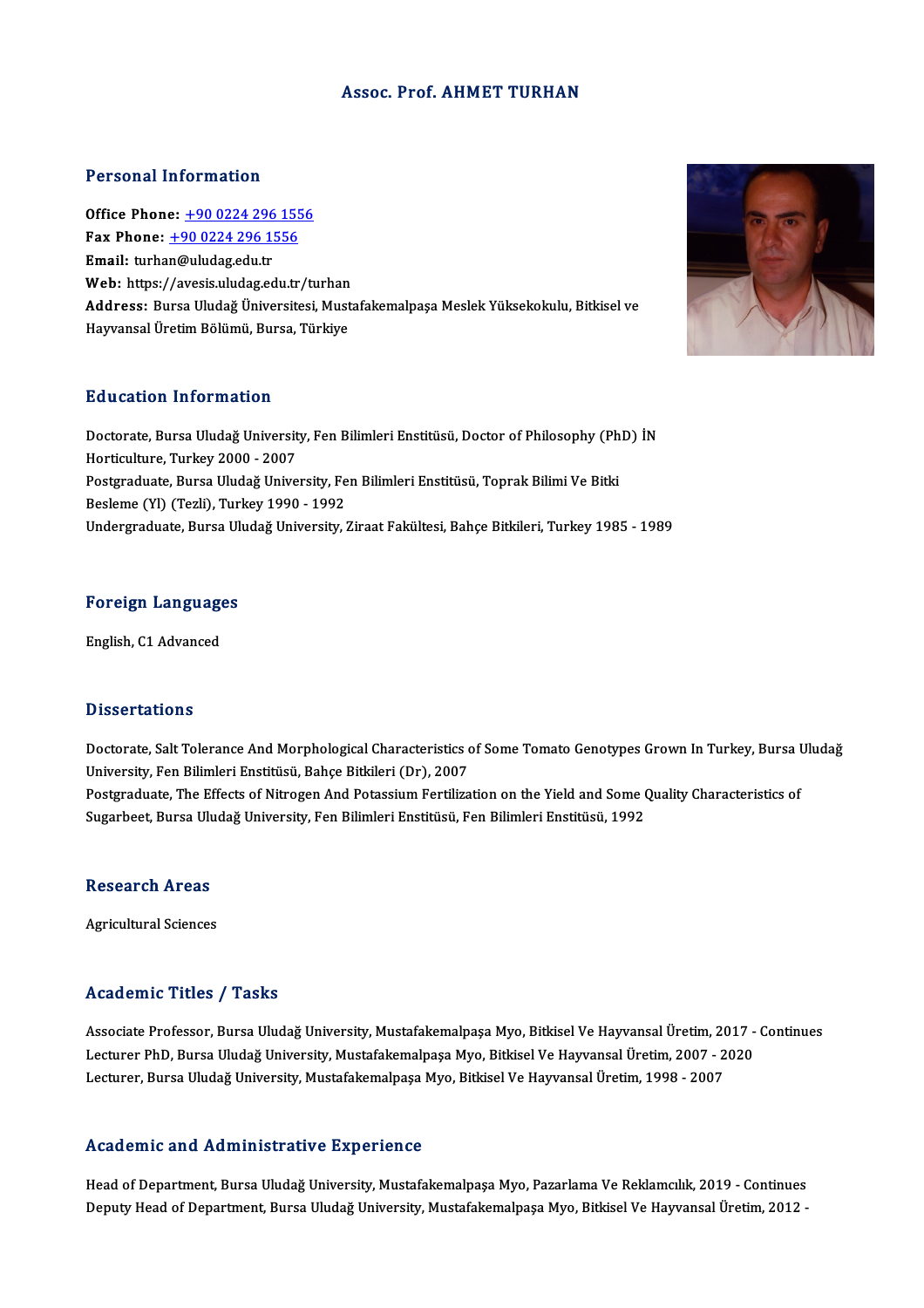#### 2019

Bursa Uludağ University, Mustafakemalpaşa Meslek Yüksekokulu, Teknik Programlar Bölümü, 2008 - 2011

#### Courses

Meslek Etiği, Associate Degree, 2020 - 2021 Oourbos<br>Meslek Etiği, Associate Degree, 2020 - 2021<br>Organik Meyvecilik, Associate Degree, 2020 - 2021<br>Tenrek Koruma, Associate Degree, 2020, 2021 Meslek Etiği, Associate Degree, 2020 - 2021<br>Organik Meyvecilik, Associate Degree, 2020 - 202<br>Toprak Koruma, Associate Degree, 2020 - 2021<br>Pahee Bitkileri Vetistirme Telmikleri, Associate D Toprak Koruma, Associate Degree, 2020 - 2021<br>Bahce Bitkileri Yetistirme Teknikleri, Associate Degree, 2020 - 2021 Toprak Koruma, Associate Degree, 2020 - 2021<br>Bahçe Bitkileri Yetiştirme Teknikleri, Associate Degree, 2020 - 2021<br>Sebze Bitkileri Tohum Üretim Teknikleri, Associate Degree, 2021 - 2022<br>Organik Bitki Beclame, Associate Degr Bahçe Bitkileri Yetiştirme Teknikleri, Associate Degree,<br>Sebze Bitkileri Tohum Üretim Teknikleri, Associate Deg<br>Organik Bitki Besleme, Associate Degree, 2021 - 2022<br>Cührelame, Associate Degree, 2020, 2021 Sebze Bitkileri Tohum Üretim Teknikleri, As<br>Organik Bitki Besleme, Associate Degree, 20<br>Gübreleme, Associate Degree, 2020 - 2021<br>Organik Seregikk, Associate Degree, 2021 Organik Bitki Besleme, Associate Degree, 2021 - 2<br>Gübreleme, Associate Degree, 2020 - 2021<br>Organik Seracılık, Associate Degree, 2021 - 2022<br>Organik Sebresilik, Associate Degree, 2020 - 2022 Gübreleme, Associate Degree, 2020 - 2021<br>Organik Seracılık, Associate Degree, 2021 - 2022<br>Organik Sebzecilik, Associate Degree, 2020 - 2021<br>Pahas Pitkilari, Associate Degree, 2021 - 2022 Organik Seracılık, Associate Degree, 2021 - 2022<br>Organik Sebzecilik, Associate Degree, 2020 - 2021<br>Bahçe Bitkileri, Associate Degree, 2021 - 2022<br>Kariyer Planlama, Associate Degree, 2021 - 2022 Organik Sebzecilik, Associate Degree, 2020 - 2021<br>Bahçe Bitkileri, Associate Degree, 2021 - 2022<br>Kariyer Planlama, Associate Degree, 2021 - 2022<br>MEWLE ve SERZE ÜDÜNLEDİ TEKNOLOUSİ 1. Asso Bahçe Bitkileri, Associate Degree, 2021 - 2022<br>Kariyer Planlama, Associate Degree, 2021 - 2022<br>MEYVE ve SEBZE ÜRÜNLERİ TEKNOLOJİSİ-1, Associate Degree, 2021 - 2022<br>Tenrek Bilgisi, Associate Degree, 2021 - 2022 Kariyer Planlama, Associate Degree, 2021 - 20<br>MEYVE ve SEBZE ÜRÜNLERİ TEKNOLOJİSİ-1, *A*<br>Toprak Bilgisi, Associate Degree, 2021 - 2022<br>Organik Bitli Beslama İlkalari, Associate Degre MEYVE ve SEBZE ÜRÜNLERİ TEKNOLOJİSİ-1, Associate Degree<br>Toprak Bilgisi, Associate Degree, 2021 - 2022<br>Organik Bitki Besleme İlkeleri, Associate Degree, 2020 - 2021<br>Sebre Bitkileri Tobum Üretim Teknikleri, Associate Degree, Toprak Bilgisi, Associate Degree, 2021 - 2022<br>Organik Bitki Besleme İlkeleri, Associate Degree, 2020 - 2021<br>Sebze Bitkileri Tohum Üretim Teknikleri, Associate Degree, 2020 - 2021<br>Tonrak Bilgisi, Associate Degree, 2020, 202 Organik Bitki Besleme İlkeleri, Associate Degree, 2020 - 2021<br>Sebze Bitkileri Tohum Üretim Teknikleri, Associate Degree, 20<br>Toprak Bilgisi, Associate Degree, 2020 - 2021 Sebze Bitkileri Tohum Üretim Teknikleri, Associat<br>Toprak Bilgisi, Associate Degree, 2020 - 2021<br>Organik Seracılık, Associate Degree, 2020 - 2021<br>Pahea Bitkileri, Associate Degree, 2020 - 2021 Organik Seracılık, Associate Degree, 2020 - 2021<br>Bahçe Bitkileri, Associate Degree, 2020 - 2021 Meyve ve Sebze Ürünleri Teknolojisi, Associate Degree, 2020 - 2021 BAHÇE BITKILERI YETISTIRME TEKNIKLERI, Associate Degree, 2016 - 2017 Meyve ve Sebze Ürünleri Teknolojisi, Associate D<br>BAHÇE BITKILERI YETISTIRME TEKNIKLERI, Ass<br>TOPRAK BİLGİSİ, Associate Degree, 2016 - 2017<br>CÜPPELEME, Associate Degree, 2016 - 2017 BAHÇE BITKILERI YETISTIRME TEKNIKLERI,<br>TOPRAK BİLGİSİ, Associate Degree, 2016 - 20<br>GÜBRELEME, Associate Degree, 2016 - 2017<br>OPCANİK SERZECİLİK, Associate Degree, 201 TOPRAK BİLGİSİ, Associate Degree, 2016 - 2017<br>GÜBRELEME, Associate Degree, 2016 - 2017<br>ORGANİK SEBZECİLİK, Associate Degree, 2016 - 2017<br>ORGANİK BİTKİ BESLEME İLKELERİ, Associate Degree GÜBRELEME, Associate Degree, 2016 - 2017<br>ORGANİK SEBZECİLİK, Associate Degree, 2016 - 2017<br>ORGANİK BİTKİ BESLEME İLKELERİ, Associate Degree, 2016 - 2017<br>BAHÇE BİTKİLERİ, Associate Degree, 2016 - 2017 ORGANİK SEBZECİLİK, Associate Degree, 2016 - 20<br>ORGANİK BİTKİ BESLEME İLKELERİ, Associate De<sub>j</sub><br>BAHÇE BİTKİLERİ, Associate Degree, 2016 - 2017<br>MEYVE SERZE ÜDÜNI ERİ TEKNOLOUSL ASSOCIAT ORGANİK BİTKİ BESLEME İLKELERİ, Associate Degree, 2016 - 2017<br>BAHÇE BİTKİLERİ, Associate Degree, 2016 - 2017<br>MEYVE SEBZE ÜRÜNLERİ TEKNOLOJİSİ, Associate Degree, 2016 - 2017<br>SEBZE BITKU ERLTOUIM ÜRETIM TEKNIKLERL ASSOCIATA BAHÇE BİTKİLERİ, Associate Degree, 2016 - 2017<br>MEYVE SEBZE ÜRÜNLERİ TEKNOLOJİSİ, Associate Degree, 2016 - 2017<br>SEBZE BITKILERI TOHUM ÜRETIM TEKNIKLERI, Associate Degree, 2016 - 2017<br>MESLEK ETİĞİ, Associate Degree, 2016 - 2 MEYVE SEBZE ÜRÜNLERİ TEKNOLOJİSİ, Associ<br>SEBZE BITKILERI TOHUM ÜRETIM TEKNIKLER<br>MESLEK ETİĞİ, Associate Degree, 2016 - 2017<br>TOPPAK KOBUMA, Associate Degree, 2016 - 20 SEBZE BITKILERI TOHUM ÜRETIM TEKNIKLERI, A:<br>MESLEK ETİĞİ, Associate Degree, 2016 - 2017<br>TOPRAK KORUMA, Associate Degree, 2016 - 2017<br>OPCANİK SERACU IK. Associate Degree, 2016 - 2017 MESLEK ETİĞİ, Associate Degree, 2016 - 2017<br>TOPRAK KORUMA, Associate Degree, 2016 - 2017<br>ORGANİK SERACILIK, Associate Degree, 2016 - 2017

#### Articles Published in Journals That Entered SCI, SSCI and AHCI Indexes

- Tricles Published in Journals That Entered SCI, SSCI and AHCI Indexes<br>I. The Influence of Irrigation Strategies on Tomato Fruit Yield and Leaf Nutrient Contents<br>TIBHAN A. KISCU H. ASIK B. B. THE Influence of Irrigation St.<br>TURHAN A., KUŞÇU H., AŞIK B. B.<br>GESUNDE PELANZEN 2022 (LOU The Influence of Irrigation Strategies on Tomat<br>TURHAN A., KUŞÇU H., AŞIK B. B.<br>GESUNDE PFLANZEN, 2022 (Journal Indexed in SCI)<br>Vield, Net Beturn and Enuit Quelity Besnense e. TURHAN A., KUŞÇU H., AŞIK B. B.<br>GESUNDE PFLANZEN, 2022 (Journal Indexed in SCI)<br>II. Yield, Net Return and Fruit Quality Response of Melon to Deficit Irrigation<br>Kuscu H., TURHAN A.
- GESUNDE PFLANZEN<br>Yield, Net Return a<br>Kuscu H., TURHAN A.<br>CESUNDE PELANZEN Yield, Net Return and Fruit Quality Response of<br>Kuscu H., TURHAN A.<br>GESUNDE PFLANZEN, 2022 (Journal Indexed in SCI)<br>Besponse of Bed Benner (Gensisum annuum L.) Kuscu H., TURHAN A.<br>GESUNDE PFLANZEN, 2022 (Journal Indexed in SCI)<br>III. Response of Red Pepper (Capsicum annuum L.) to Foliar Applications of Zinc<br>Turban A. Kussu H. Özman N.
- GESUNDE PFLANZEN, 2022 (J.<br>Response of Red Pepper (<br>Turhan A., Kuşçu H., Özmen N.<br>COMMUNICATIONS IN SOU, SC Response of Red Pepper (Capsicum annuum L.) to Foliar Applications of Zinc<br>Turhan A., Kuşçu H., Özmen N.<br>COMMUNICATIONS IN SOIL SCIENCE AND PLANT ANALYSIS, 2021 (Journal Indexed in SCI)<br>Interactive effects of benen stress COMMUNICATIONS IN SOIL SCIENCE AND PLANT ANALYSIS, 2021 (Journal Indexed in SCI)
- Iurhan A., Kuşçu H., Özmen N.<br>COMMUNICATIONS IN SOIL SCIENCE AND PLANT ANALYSIS, 2021 (Journal Indexed in SCI)<br>IV. Interactive effects of boron stress and mycorrhizal (AMF) treatments on tomato growth, yield, leaf<br>chloroph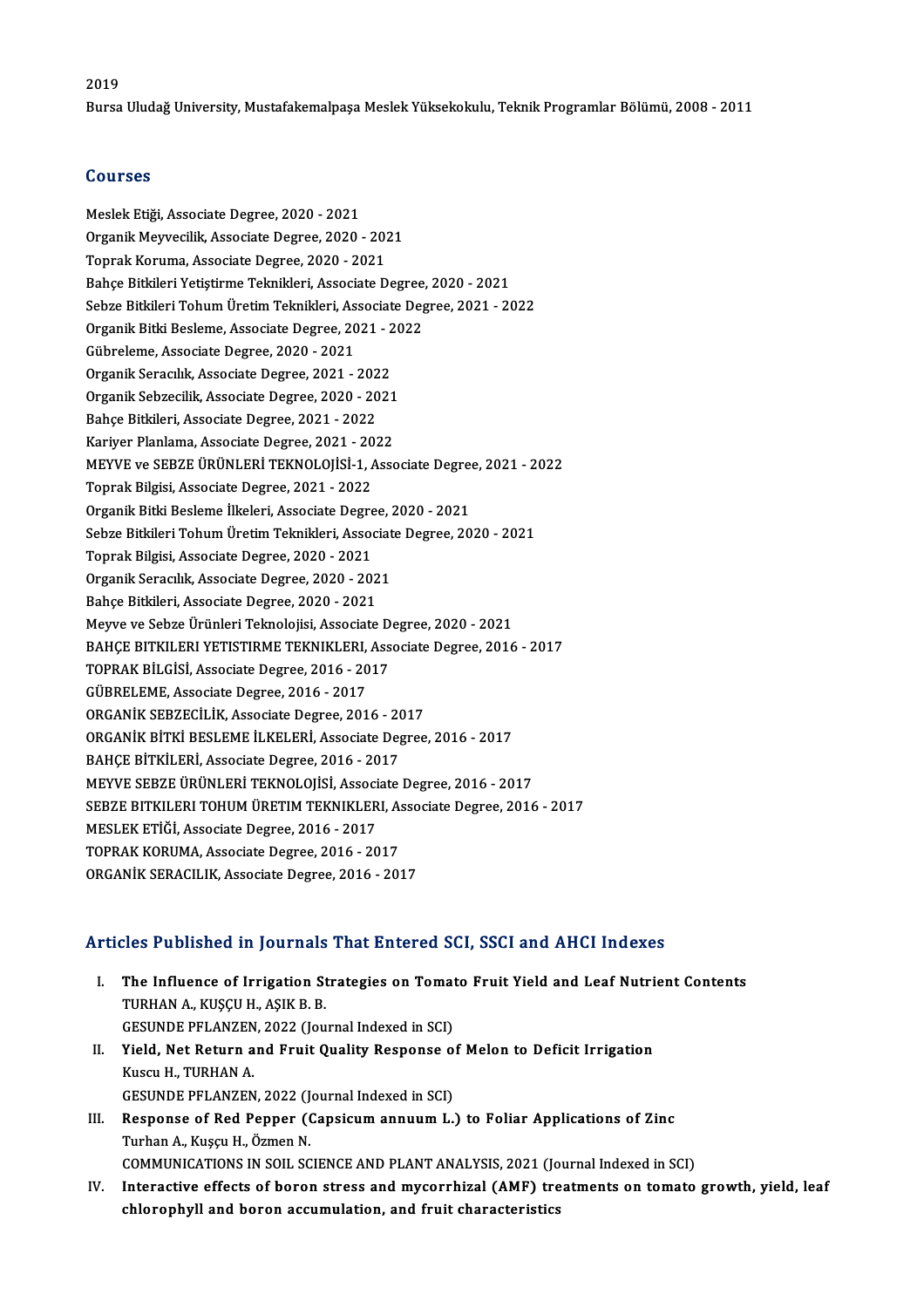TurhanA.

Turhan A.<br>ARCHIVES OF AGRONOMY AND SOIL SCIENCE, 2020 (Journal Indexed in SCI)<br>THE FEFECT OF SALINE WATER APPLICATION ON TOMATO EPIUT VI.

## Turhan A.<br>ARCHIVES OF AGRONOMY AND SOIL SCIENCE, 2020 (Journal Indexed in SCI)<br>V. THE EFFECT OF SALINE WATER APPLICATION ON TOMATO FRUIT YIELD AND SOME QUALITY<br>RARAMETERS ARCHIVES OF A<br>THE EFFECT O<br>PARAMETERS<br>Turban A THE EFFI<br>PARAMET<br>Turhan A.<br>EPESENIU

PARAMETERS<br>Turhan A.<br>FRESENIUS ENVIRONMENTAL BULLETIN, vol.29, no.6, pp.4137-4143, 2020 (Journal Indexed in SCI)

## Turhan A.<br>FRESENIUS ENVIRONMENTAL BULLETIN, vol.29, no.6, pp.4137-4143, 2020 (Journal Indexed in SCI)<br>VI. The Influence of Irrigation Water Salinity and Humic Acid on Nutrient Contents of Onion (Allium<br>2003 J.) FRESENII<br>The Influ<br>cepa L.)<br>Turban A The Influence of Irrigation<br>cepa L.)<br>Turhan A., Aşık B. B. , Kuşçu H.<br>JOUPMAL OE ACRICULTIPAL S

cepa L.)<br>Turhan A., Aşık B. B. , Kuşçu H.<br>JOURNAL OF AGRICULTURAL SCIENCES-TARIM BILIMLERI DERGISI, vol.26, pp.147-153, 2020 (Journal Indexed in<br>SCD Turh<br>JOUR<br>SCI)<br>EEEI JOURNAL OF AGRICULTURAL SCIENCES-TARIM BILIMLERI DERGISI, vol.26, pp.147-153, 2020<br>SCI)<br>VII. EFFECT OF HUMIC ACID ON ONION (ALLIUM CEPA L.) UNDER SALINE CONDITION<br>TIPHAN A ÖZMEN NUKISCI H

SCI)<br>VII. EFFECT OF HUMIC ACID ON ONION (ALLIUM CEPA L.) UNDER SALINE CONDITION<br>TURHAN A., ÖZMEN N., KUŞÇU H. EFFECT OF HUMIC ACID ON ONION (ALLIUM CEPA L.) UNDER SALINE CONDITION<br>TURHAN A., ÖZMEN N., KUŞÇU H.<br>FRESENIUS ENVIRONMENTAL BULLETIN, vol.27, no.12, pp.8029-8034, 2018 (Journal Indexed in SCI)<br>Besperse of red penner to def

- VIII. Response of red pepper to deficit irrigation and nitrogen fertigation<br>Kusçu H., Turhan A., Özmen N., Aydınol Sönmez P., Demir A. O. FRESENIUS ENVIRONMENTAL BULLETIN, vol.27, no.12, pp.80<br>Response of red pepper to deficit irrigation and nitrog<br>Kuşçu H., Turhan A., Özmen N., Aydınol Sönmez P., Demir A. O.<br>ARCHIVES OF ACRONOMY AND SOU, SCIENCE vol.62, no. Response of red pepper to deficit irrigation and nitrogen fertigation<br>Kuşçu H., Turhan A., Özmen N., Aydınol Sönmez P., Demir A. O.<br>ARCHIVES OF AGRONOMY AND SOIL SCIENCE, vol.62, no.10, pp.1396-1410, 2016 (Journal Indexed Kuşçu H., Turhan A., Özmen N., Aydınol Sönmez P., Demir A. O.<br>ARCHIVES OF AGRONOMY AND SOIL SCIENCE, vol.62, no.10, pp.1396-1410, 2016 (Journal Indexed in SC<br>IX. DEFICIT IRRIGATION EFFECTS ON WATERMELON (CITRULLUS VULGARIS
	- ARCHIVES OF AGE<br>DEFICIT IRRIGA<br>ENVIRONMENT<br><sup>Kuggu H</sup> Turban DEFICIT IRRIGATION EFFECTS ON WATERMELON (CITRULLUS<br>ENVIRONMENT<br>Kuscu H., Turhan A., Ozmen N., Aydinol P., Buyukcangaz H., Demir A. O.<br>JOUPNAL OF ANIMAL AND BLANT SCIENCES, vol.25, p.9.6, pp.1652-16

ENVIRONMENT<br>Kuscu H., Turhan A., Ozmen N., Aydinol P., Buyukcangaz H., Demir A. O.<br>JOURNAL OF ANIMAL AND PLANT SCIENCES, vol.25, no.6, pp.1652-1659, 2015 (Journal Indexed in SCI)

X. Optimizing Levels ofWater and Nitrogen Applied through Drip Irrigation for Yield, Quality, and JOURNAL OF ANIMAL AND PLANT SCIENCES, vol.25, no.6, pp.1652-1659, 2015 (Journ Optimizing Levels of Water and Nitrogen Applied through Drip Irrigation f<br>Water Productivity of Processing Tomato (Lycopersicon esculentum Mill. Optimizing Levels of Water and Nitrogen Applied throu<br>Water Productivity of Processing Tomato (Lycopersicc<br>Kuşçu H., Turhan A., Özmen N., Aydınol Sönmez P., Demir A. O.<br>HOPTICULTURE ENVIRONMENT AND PIOTECHNOLOCY vol 5 Water Productivity of Processing Tomato (Lycopersicon esculentum Mill.)<br>Kuşçu H., Turhan A., Özmen N., Aydınol Sönmez P., Demir A. O.<br>HORTICULTURE ENVIRONMENT AND BIOTECHNOLOGY, vol.55, no.2, pp.103-114, 2014 (Journal Inde

## Kuşçu H., Turhan A., Özmen N., Aydınol Sönmez P., Demir A. O.<br>HORTICULTURE ENVIRONMENT AND BIOTECHNOLOGY, vol.55, no.2, pp.103-114, 2014 (Journal Indexed in 9<br>XI. The response of processing tomato to deficit irrigation at HORTICULTURE ENVIR<br>The response of pro<br>humid environment<br><sup>Kuggu</sup> H. Turban A. De The response of processing<br>humid environment<br>Kuşçu H., Turhan A., Demir A. O.<br>ACPICULTURAL WATER MANAC

humid environment<br>Kuşçu H., Turhan A., Demir A. O.<br>AGRICULTURAL WATER MANAGEMENT, vol.133, pp.92-103, 2014 (Journal Indexed in SCI)<br>The Effect of Different Salinity Levels on the Vield and Some Quelity Persmaters

## Kuşçu H., Turhan A., Demir A. O.<br>AGRICULTURAL WATER MANAGEMENT, vol.133, pp.92-103, 2014 (Journal Indexed in SCI)<br>XII. The Effect of Different Salinity Levels on the Yield and Some Quality Parameters of Garlic (Allium<br> AGRICULTUR<br>The Effect o<br>sativum L.)<br>TUPHAN A. L The Effect of Different Salinity Levels on<br>sativum L.)<br>TURHAN A., KUŞÇU H., ÖZMEN N., DEMİR A. O.<br>JOUPMAL OF ACRICULTURAL SCIENCES TARIL

sativum L.)<br>TURHAN A., KUŞÇU H., ÖZMEN N., DEMİR A. O.<br>JOURNAL OF AGRICULTURAL SCIENCES-TARIM BILIMLERI DERGISI, vol.20, no.3, pp.280-287, 2014 (Journal<br>Indexed in SCL) TURHAN A., KUŞ<br>JOURNAL OF AG<br>Indexed in SCI)<br>Effect of differ JOURNAL OF AGRICULTURAL SCIENCES-TARIM BILIMLERI DERGISI, vol.20, no.3, pp.280-287, 20<br>Indexed in SCI)<br>XIII. Effect of different concentrations of diluted seawater on yield and quality of lettuce<br>TUBHAN A KUSCU H ÖZMEN N S

## Indexed in SCI)<br>Effect of different concentrations of diluted seawater<br>TURHAN A., KUŞÇU H., ÖZMEN N., Serbeci M. S. , DEMİR A. O.<br>CHU FAN JOUPMAL OF ACRICULTURAL RESEARCH YRLZA P TURHAN A., KUŞÇU H., ÖZMEN N., Serbeci M. S. , DEMİR A. O.<br>CHILEAN JOURNAL OF AGRICULTURAL RESEARCH, vol.74, no.1, pp.111-116, 2014 (Journal Indexed in SCI)

## TURHAN A., KUŞÇU H., ÖZMEN N., Serbeci M. S. , DEMİR A. O.<br>CHILEAN JOURNAL OF AGRICULTURAL RESEARCH, vol.74, no.1, pp.111-116, 2014 (Journal Indexed in SCI)<br>XIV. Alleviation of deleterious effects of salt stress by app CHILEAN JOU<br>Alleviation<br>on spinach<br>Turban A. Ku Alleviation of deleterious effects of salt stress by applicant spinach<br>Turhan A., Kuşçu H., Özmen N., Aşık B. B. , Şerbeci M. S. , Seniz V.<br>ACTA ACRICULTURAE SCANDINAVICA SECTION B. SOU, AND BI

on spinach<br>Turhan A., Kuşçu H., Özmen N., Aşık B. B. , Şerbeci M. S. , Seniz V.<br>ACTA AGRICULTURAE SCANDINAVICA SECTION B-SOIL AND PLANT SCIENCE, vol.63, no.2, pp.184-192, 2013<br>(Journal Indoved in SCD Turhan A., Kuşçu H., Özm<br>ACTA AGRICULTURAE SC<br>(Journal Indexed in SCI)<br>Influence of reatateck ACTA AGRICULTURAE SCANDINAVICA SECTION B-SOIL AND PLANT SCIENCE, vol.63, no.2, pp.11<br>(Journal Indexed in SCI)<br>XV. Influence of rootstocks on yield and fruit characteristics and quality of watermelon<br>Turban A. Özman N. Kusa

### (Journal Indexed in SCI)<br>I<mark>nfluence of rootstocks on yield and fruit char</mark>:<br>Turhan A., Özmen N., Kuşçu H., Şerbeci M. S. , Seniz V.<br>HOPTICULTURE ENVIRONMENT AND RIOTECHNOLO Influence of rootstocks on yield and fruit characteristics and quality of watermelon<br>Turhan A., Özmen N., Kuşçu H., Şerbeci M. S. , Seniz V.<br>HORTICULTURE ENVIRONMENT AND BIOTECHNOLOGY, vol.53, no.4, pp.336-341, 2012 (Journ Turhan A., Özmen N., Kuşçu H., Şerbeci M. S. , Seniz V.<br>HORTICULTURE ENVIRONMENT AND BIOTECHNOLOGY, vol.53, no.4, pp.336-341, 2012 (Journal Indexed in SCI)<br>XVI. SALT TOLERANCE DURING VEGETATIVE GROWTH IN CROSS OF TOMAT

HORTICULTURE ENVIRONMENT AND BIOTECHNOLOGY<br>SALT TOLERANCE DURING VEGETATIVE GROWTI<br>CYTOPLASM IN RESPONSE TO SALT TOLERANCE<br>Turban A. Soniz V. SALT TOLERANC<br>CYTOPLASM IN R<br>Turhan A., Seniz V.<br>PULCARIAN IOURN Turhan A., Seniz V.<br>BULGARIAN JOURNAL OF AGRICULTURAL SCIENCE, vol.18, no.2, pp.207-218, 2012 (Journal Indexed in SCI)

Turhan A., Seniz V.<br>BULGARIAN JOURNAL OF AGRICULTURAL SCIENCE, vol.18, no.2, pp.207-218, 2012 (Journal Indexed in SCI)<br>XVII. THE EFFECTS OF DIFFERENT DOSES OF SALT IN THE INITIAL DEVELOPMENT PERIODS OF SOME<br>SUNEL OWER BULGARIAN JOURNAL OF AC<br>THE EFFECTS OF DIFFER<br>SUNFLOWER GENOTYPES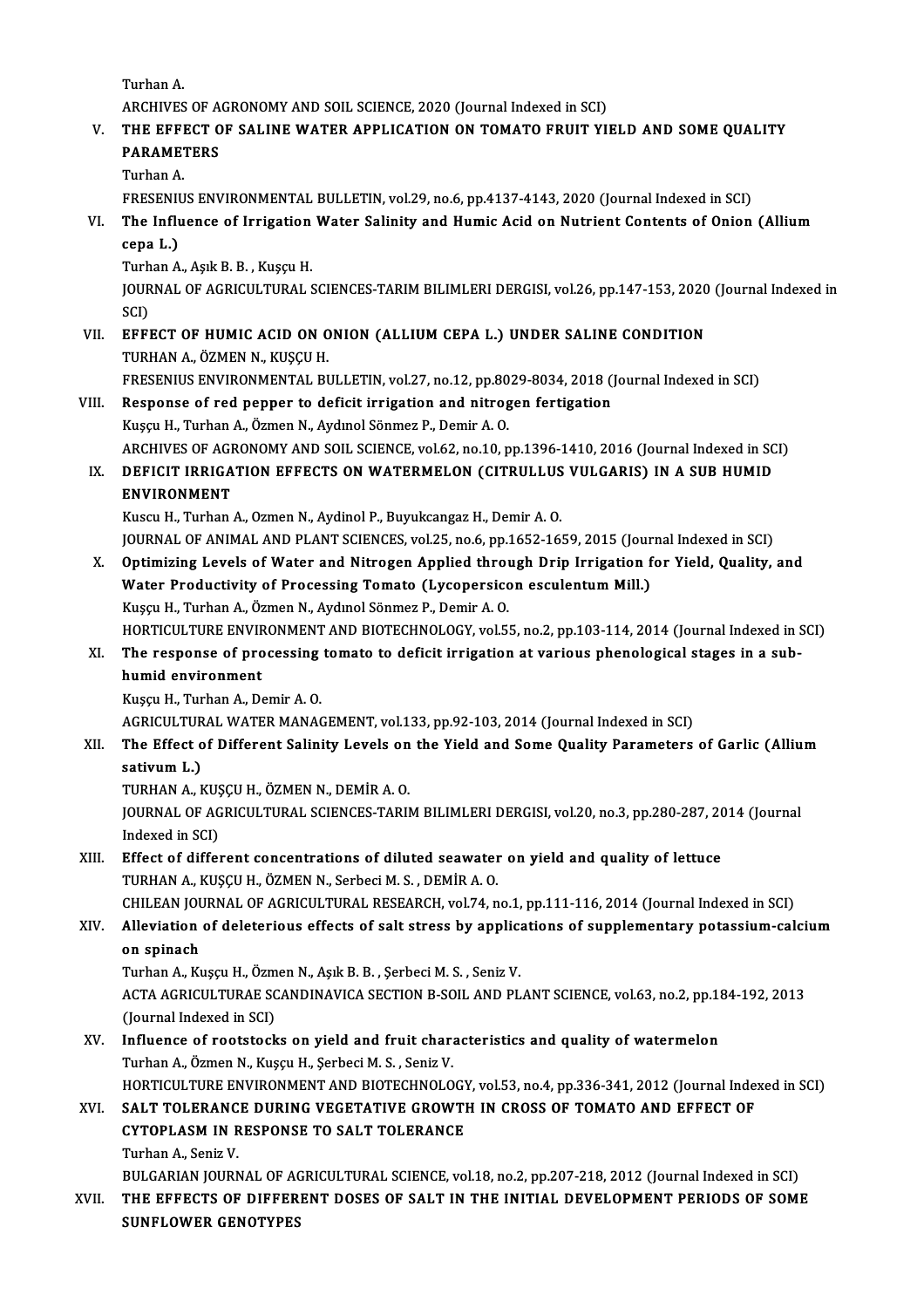OzM.,KarasuA.,TurhanA.,ÇelikH.,GöksoyA.T. ,TuranZ.M.

Oz M., Karasu A., Turhan A., Çelik H., Göksoy A. T. , Turan Z. M.<br>BULGARIAN JOURNAL OF AGRICULTURAL SCIENCE, vol.17, no.4, pp.442-450, 2011 (Journal Indexed in SCI)<br>Effects of grafting on different restatesks on temate fru

- Oz M., Karasu A., Turhan A., Çelik H., Göksoy A. T. , Turan Z. M.<br>BULGARIAN JOURNAL OF AGRICULTURAL SCIENCE, vol.17, no.4, pp.442-450, 2011 (Journal and puality and puality and puality and all and quality and and puality a BULGARIAN JOURNAL OF AGRICULTURAL :<br>Effects of grafting on different rootsto<br>Turhan A., Ozmen N., Serbeci M. S. , Seniz V.<br>HOPTICULTURAL SCIENCE vol 29 no 4 nn Effects of grafting on different rootstocks on tomato fruit yield and qualit<br>Turhan A., Ozmen N., Serbeci M. S. , Seniz V.<br>HORTICULTURAL SCIENCE, vol.38, no.4, pp.142-149, 2011 (Journal Indexed in SCI)<br>Salt televance of so Turhan A., Ozmen N., Serbeci M. S. , Seniz V.<br>HORTICULTURAL SCIENCE, vol.38, no.4, pp.142-149, 2011 (Journa<br>XIX. Salt tolerance of some tomato genotypes grown in Turkey<br>Turhan A., Seniz V.
	- HORTICULTURAL S<br>Salt tolerance of<br>Turhan A., Seniz V.<br>JOUPNAL OF FOOD JOURNAL OF FOOD AGRICULTURE & ENVIRONMENT, vol.8, pp.332-339, 2010 (Journal Indexed in SCI) Turhan A., Seniz V.<br>JOURNAL OF FOOD AGRICULTURE & ENVIRONMENT, vol.8, pp.332-339, 2010 (Journal Indexed in SCI)<br>XX. Estimation of certain chemical constituents of fruits of selected tomato genotypes grown in Turkey<br>Tur **JOURNAL OF FOOD**<br>**Estimation of cer**<br>Turhan A., Seniz V.<br>AEPICAN JOUPNAL Estimation of certain chemical constituents of fruits of selected tomato genotypes grown in Turk<br>Turhan A., Seniz V.<br>AFRICAN JOURNAL OF AGRICULTURAL RESEARCH, vol.4, no.10, pp.1086-1092, 2009 (Journal Indexed in SCI)<br>Vield Turhan A., Seniz V.<br>AFRICAN JOURNAL OF AGRICULTURAL RESEARCH, vol.4, no.10, pp.1086-1092, 2009 (<br>XXI. Yield and economic return of drip-irrigated vegetable production in Turkey
- AFRICAN JOURNAL OF AGRI<br>Yield and economic retur<br>Kuşçu H., Cetin B., Turhan A.<br>NEW 7EALAND JOURNAL OF Yield and economic return of drip-irrigated vegetable production in Turkey<br>Kuşçu H., Cetin B., Turhan A.<br>NEW ZEALAND JOURNAL OF CROP AND HORTICULTURAL SCIENCE, vol.37, no.1, pp.51-59, 2009 (Journal Indexed<br>in SCD Kuşçu I<br>NEW Z<br>in SCI)<br>Canatı NEW ZEALAND JOURNAL OF CROP AND HORTICULTURAL SCIEN<br>in SCI)<br>XXII. Genotypic variation in the response of tomato to salinity<br>Turken A. Sonis V. Kuseu H
- in SCI)<br>Genotypic variation in the<br>Turhan A., Seniz V., Kuşçu H.<br>AERICAN IOURNAL OF PIOTI Turhan A., Seniz V., Kuşçu H.<br>AFRICAN JOURNAL OF BIOTECHNOLOGY, vol.8, no.6, pp.1062-1068, 2009 (Journal Indexed in SCI)

#### Articles Published in Other Journals

rticles Published in Other Journals<br>I. Effects of iron fertilization on plant growth, yield components and quality traits of industrial<br>tematees Effects of<br>tomatoes<br>TIDHAN A Effects of iron fertil:<br>tomatoes<br>TURHAN A., ÖZMEN N.<br>Mediterranean Asrieul tomatoes<br>TURHAN A., ÖZMEN N.<br>Mediterranean Agricultural Sciences, vol.35, no.1, pp.1-6, 2022 (Refereed Journals of Other Institutions)<br>The Effect of Boron Strees on Cormination Properties of Bonner, Essplant and Watermalan

TURHAN A., ÖZMEN N.<br>Mediterranean Agricultural Sciences, vol.35, no.1, pp.1-6, 2022 (Refereed Journals of Other Institutions)<br>II. The Effect of Boron Stress on Germination Properties of Pepper, Eggplant and Watermelon Seed Mediterranean Agricultural Sciences, vol.35, no.1<br>The Effect of Boron Stress on Germination<br>Subjected to Salicylic Acid Pre-application<br>Turban A. Kussu H The Effect of Bore<br>Subjected to Salic<br>Turhan A., Kuşçu H.<br>Anadolu Tonum Bilin Subjected to Salicylic Acid Pre-application<br>Turhan A., Kuşçu H.<br>Anadolu Tarım Bilimleri Dergisi (E.A. Ondokuz Mayıs Üniversitesi Ziraat Fakültesi Dergisi), vol.36, no.2, pp.179-<br>188, 2021 (Other Refereed National Jeurnale)

Turhan A., Kuşçu H.<br>Anadolu Tarım Bilimleri Dergisi (E.A. Ondokuz<br>188, 2021 (Other Refereed National Journals)<br>Effects of Chamisal and Orsania Fartilizer Anadolu Tarım Bilimleri Dergisi (E.A. Ondokuz Mayıs Üniversitesi Ziraat Fakültesi Dergisi), vol.36, no.2, pp.1<br>188, 2021 (Other Refereed National Journals)<br>III. Effects of Chemical and Organic Fertilizer Treatments on Yiel

188, 2021 (Other Refereed National Journals)<br>Effects of Chemical and Organic Fertilize<br>Tomato<br>Turhan A., Özmen N. III. Effects of Chemical and Organic Fertilizer Treatments on Yield and Quality Traits of Industrial

Journal of Tekirdag Agricultural Faculty, vol.18, no.2, pp.214-221, 2021 (Journal Indexed in ESCI)

Turhan A., Özmen N.<br>Journal of Tekirdag Agricultural Faculty, vol.18, no.2, pp.214-221, 2021 (Journal Indexed in ESCI)<br>IV. Influence of Chloride on Growth, Fruit Yield and Quality Parameters of Processing Pepper<br>Turban A. **Journal of Tekirdag /<br>Influence of Chlor<br>Turhan A., Ozmen N.<br>KSU TARIM VE DOC /** Influence of Chloride on Growth, Fruit Yield and Quality Parameters of Processing Pepper<br>Turhan A., Ozmen N.<br>KSU TARIM VE DOGA DERGISI-KSU JOURNAL OF AGRICULTURE AND NATURE, vol.24, no.6, pp.1139-1144, 2021<br>(Journal Indove

Turhan A., Ozmen N.<br>KSU TARIM VE DOGA DER<br>(Journal Indexed in ESCI)<br>Sulama Suuu Bor Kanss KSU TARIM VE DOGA DERGISI-KSU JOURNAL OF AGRICULTURE AND NATURE, vol.24, no.6, pp.1139-1144, 2021<br>(Journal Indexed in ESCI)<br>V. Sulama Suyu Bor Kapsamları ile Kırmızı Biber Bitkisinin Verim ve Kalite Karakteristikleri Ara

- (Journal)<br>Sulama<br>İlişkiler<br><sup>Turban A</sup> S<mark>ulama Suyu Bor</mark><br>İlişkiler<br>Turhan A., Kuşçu H.<br>Bursa Hudağ Üniya
	-

**İlişkiler**<br>Turhan A., Kuşçu H.<br>Bursa Uludağ Üniversitesi Ziraat Fakültesi Dergisi (Online), vol.34, no.1, pp.201-212, 2020 (Refereed Journals of Turhan A., Kuşçu H<br>Bursa Uludağ Ünive<br>Other Institutions)<br>Effects of Salinitr Bursa Uludağ Üniversitesi Ziraat Fakültesi Dergisi (Online), vol.34, no.1, pp.201-212, 2020 (Refereed Jo<br>Other Institutions)<br>VI. Effects of Salinity Stress on Water Use Efficiency, Yield Components, Leaf Chlorophyll and<br>Co

Other Institutions)<br>Effects of Salinity Stress on Water Use Efficiency, Yield Content of Eggplant (Solanum melongena L.)<br>Turban A. Kusau H Effects of Salinity<br>Carotenoid Conte<br>Turhan A., Kuşçu H.<br>Vüzüngü Vu Ünivere Carotenoid Content of Eggplant (Solanum melongena L.)<br>Turhan A., Kuşçu H.<br>Yüzüncü Yıl Üniversitesi Tarım Bilimleri Dergisi, vol.29, no.1, pp.61-68, 2019 (Refereed Journals of Other<br>Institutione)

Turhan A., Kı<br>Yüzüncü Yıl İ<br>Institutions)<br>The Pole of Yüzüncü Yıl Üniversitesi Tarım Bilimleri Dergisi, vol.29, no.1, pp.61-68, 2019 (Refereed Journals of Other<br>Institutions)<br>VII. The Role of Humic Acid Application in Reducing Detrimental Effects of Salt in Cauliflower (Brass

Institutions)<br>The Role of Humic Acid Ap<br>Oleraceae L. Var. Botrytis)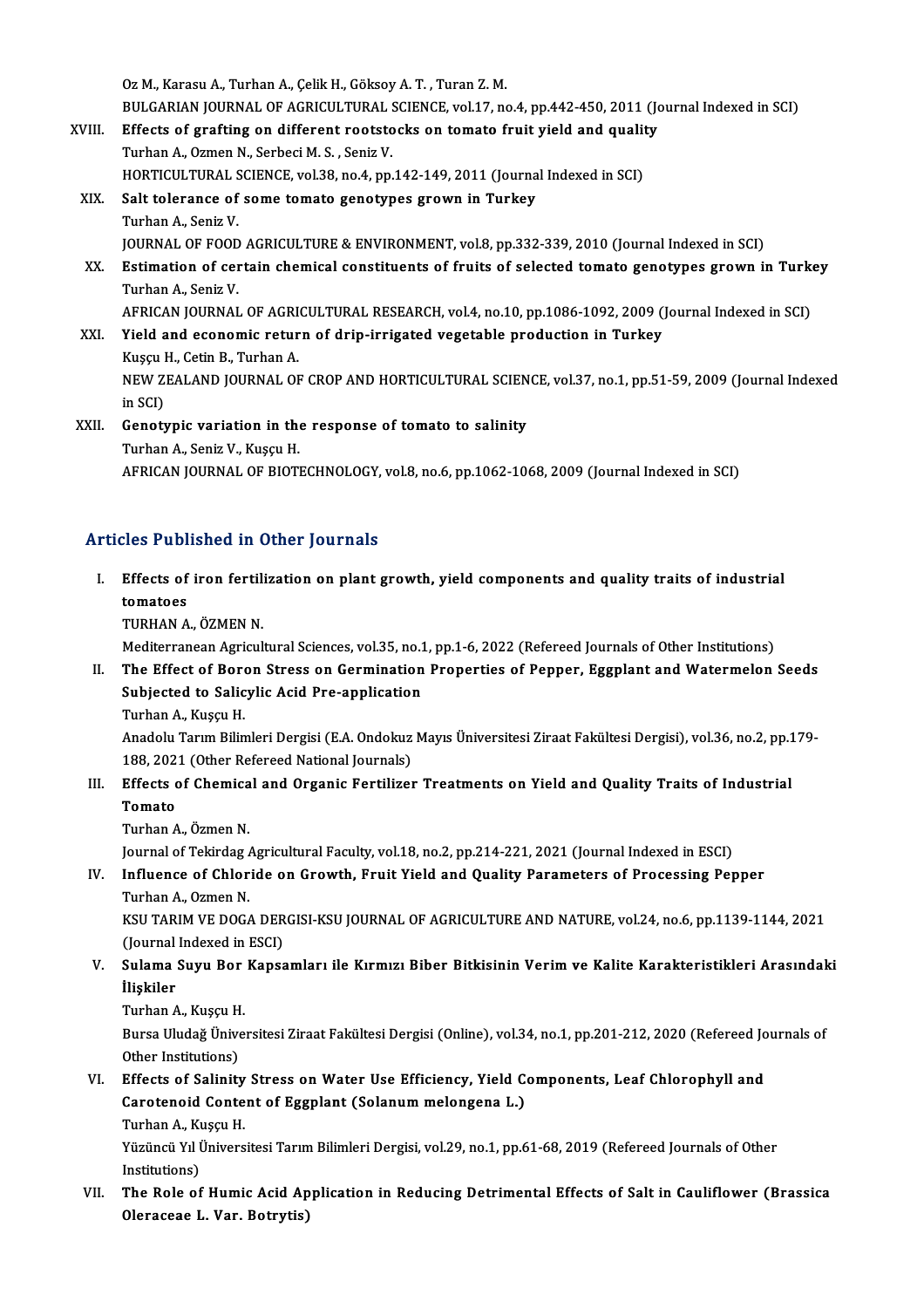TurhanA.

Turhan A.<br>KSU TARIM VE DOGA DERGISI-KSU JOURNAL OF AGRICULTURE AND NATURE, vol.22, no.6, 2019 (Journal Indexed<br>in ESCD Turhan<br>KSU TAR<br>in ESCI)<br>Interest KSU TARIM VE DOGA DERGISI-KSU JOURNAL OF AGRICULTURE AND NATURE, vol.22, no.6, 2019 (Journal Index<br>in ESCI)<br>VIII. Interactive Effects of Ca2+ and Irrigation Water Salinity on Yield and Some Quality Parameters of

in ESCI)<br>Interac<br>Carrot<br>Turban Interactive Effects of Ca2+<br>Carrot<br>Turhan A., Özmen N., Kuşçu H.<br>Tonrak Su Dergisi vel 7, no.1 : Carrot<br>Turhan A., Özmen N., Kuşçu H.<br>Toprak Su Dergisi, vol.7, no.1, pp.31-39, 2018 (Other Refereed National Journals)<br>Feonomic Poturn versus Cron Water Produstivity of Watermalan under

Turhan A., Özmen N., Kuşçu H.<br>Toprak Su Dergisi, vol.7, no.1, pp.31-39, 2018 (Other Refereed National Journals)<br>IX. Economic Return versus Crop Water Productivity of Watermelon under Full and Deficit Irrigation<br>Conditi Toprak Su D<br><mark>Economic F</mark><br>Conditions<br>Kusay H. Tu Economic Return versus Crop Water Productivity of Watermelor<br>Conditions<br>Kuşçu H., Turhan A., Büyükcangaz H., Keskin B., Kurtulmuş E., Demir A. O.<br>Tenrak Su Dergisi vel 6 no 1 nn 7 14 2017 (Refereed Jeurnals ef Other Conditions<br>Kuşçu H., Turhan A., Büyükcangaz H., Keskin B., Kurtulmuş E., Demir A. O.<br>Toprak Su Dergisi, vol.6, no.1, pp.7-14, 2017 (Refereed Journals of Other Institutions)<br>Effects of different innisstion regimes on water

Kuşçu H., Turhan A., Büyükcangaz H., Keskin B., Kurtulmuş E., Demir A. O.<br>Toprak Su Dergisi, vol.6, no.1, pp.7-14, 2017 (Refereed Journals of Other Institutions)<br>X. Effects of different irrigation regimes on water use effi Toprak Su Dergisi, vol.6, no.1, pp.7-14, <mark>:</mark><br>Effects of different irrigation regin<br>under Bursa ecological conditions<br><sup>Vuggu</sup> H. Turban A. Özman N. Aydual under Bursa ecological conditions<br>Kuşçu H., Turhan A., Özmen N., Aydmol P., Demir A. O.<br>Akdeniz Üniversitesi Ziraat Fakültesi Dergisi, vol.28, no.1, pp.21-26, 2015 (Refereed Journals of Other Institutions)<br>Effect of innisa

KuşçuH.,TurhanA.,ÖzmenN.,AydınolP.,DemirA.O.

Kuşçu H., Turhan A., Özmen N., Aydınol P., Demir A. O.<br>Akdeniz Üniversitesi Ziraat Fakültesi Dergisi, vol.28, no.1, pp.21-26, 2015 (Refereed Journals of Other Institutions)<br>XI. Effect of irrigation water salinity on yield, Akdeniz Üniversitesi Ziraat Fakü<br>Effect of irrigation water sal<br>Turhan A., Kuşçu H., Demir A. O.<br>Journal of Agricultural Facultu o Effect of irrigation water salinity on yield, fruit characteristics and water use efficiency of cucum<mark>t</mark><br>Turhan A., Kuşçu H., Demir A. O.<br>Journal of Agricultural Faculty of Gaziosmanpasa University, vol.32, no.3, pp.29-38,

Turhan A., Kuşçu H., Demir A. O.<br>Journal of Agricultural Faculty of Gaziosmanpasa University, vol.32, no.3, pp.29-38, 2015 (Refereed Journals of<br>Other Institutions) Journal of Agricultural Faculty of Gaziosmanpasa University, vol.32, no.3, pp.29-38, 2015 (Refereed Journals of<br>Other Institutions)<br>XII. THE RELATIONSHIPS BETWEEN SALINITY LEVELS OF WATER USED FOR IRRIGATION WITH YIELD

Other Institutions)<br>THE RELATIONSHIPS BETWEEN SALINITY LEVELS OF WATER USED FOR<br>AND QUALITY PARAMETERS IN RED PEPPER Capsicum annum cv Kapija<br>Turban A. Kussu H. Özmen N. Demir A O THE RELATIONSHIPS BETWEEN SALIM<br>AND QUALITY PARAMETERS IN RED F<br>Turhan A., Kuşçu H., Özmen N., Demir A. O.<br>ANADOLU JOUPNAL OF ACPICULTURAL SA AND QUALITY PARAMETERS IN RED PEPPER Capsicum annum cv Kapija<br>Turhan A., Kuşçu H., Özmen N., Demir A. O.<br>ANADOLU JOURNAL OF AGRICULTURAL SCIENCES, vol.29, no.3, pp.186-193, 2014 (Refereed Journals of Other<br>Institutions)

Turhan A., Ku<br>ANADOLU JO<br>Institutions)<br>The Effect c ANADOLU JOURNAL OF AGRICULTURAL SCIENCES, vol.29, no.3, pp.186-193, 2014 (Refereed Journals of Other<br>Institutions)<br>XIII. The Effect of Different Salinity Levels on the Yield and Some Quality Parameters of Garlic (Allium<br>ca

Institutions)<br>The Effect o<br>sativum L.)<br>Turban A. Ku The Effect of Different Salinity Levels<br>sativum L.)<br>Turhan A., Kuşçu H., Özmen N., Demir A. O.<br>Ankara Üniversitesi Zireet Fekültesi Tarum **sativum L.)**<br>Turhan A., Kuşçu H., Özmen N., Demir A. O.<br>Ankara Üniversitesi Ziraat Fakültesi Tarım Bilimleri Dergisi, vol.20, no.3, pp.280-287, 2014 (Other Refereed

Turhan A., Kuşçu H., Özmen N., Demir A. O.

National Journals)

XIV. Importance of Bees in Vegetable Seed Production I<mark>mportance of Bees in Vegetable Seed Production</mark><br>Turhan A.<br>ULUDAĞ ARICILIK DERGİSİ, vol.13, no.2, pp.88-95, 2013 (National Refreed University Journal)<br>Effecta of different salt consentratione NeCl en germination of same a

#### XV. Effects of different salt concentrations NaCl on germination of some spinach cultivars ULUDAĞ ARICILIK DERGİSİ,<br><mark>Effects of different salt co</mark><br>Turhan A., Kuşçu H., Şeniz V.<br>Uludağ Üniyansitesi Zinast Fa Effects of different salt concentrations NaCl on germination of some spinach cultivars<br>Turhan A., Kuşçu H., Şeniz V.<br>Uludağ Üniversitesi Ziraat Fakültesi Dergisi, vol.25, no.1, pp.65-77, 2011 (Other Refereed National Journ

### Turhan A., Kuşçu H., Şeniz V.<br>Uludağ Üniversitesi Ziraat Fakültesi Dergisi, vol.25, no.1, pp.65-77, 2011 (Other Refereed National Journals)<br>XVI. The Effect of Difference Salt Concentrations on Germination of Some Tomat Uludağ Ü<br>The Effe<br>Turkey The Effect of Difference Salt Concentrations on Germination of Some Tomato Genotypes Grown in<br>Turkey<br>Turhan A., Vedat Ș.

Turkey<br>Turhan A., Vedat Ş.<br>ULUDAĞ ÜNİVERSİTESİ ZİRAAT FAKÜLTESİ DERGİSİ, vol.24, no.2, pp.11-22, 2010 (National Refreed University Turhan<br><mark>ULUDAĞ</mark><br>Journal)<br>VIELD L ULUDAĞ ÜNIVERSITESI ZIRAAT FAKÜLTESI DERGISI, vol.24, no.2, pp.11-22, 2010 (National Refreed University<br>Journal)<br>XVII. YIELD, FRUIT AND MORPHOLOGICAL CHARACTERISTICS OF SOME TOMATO GENOTYPES GROWN IN

## Journal)<br>YIELD, F<br>TURKEY<br><sup>Turban A</sup> YI<mark>ELD, FRUIT AN<br>TURKEY</mark><br>Turhan A., Vedat Ş.<br>SELCUZ TAPIM VE TURKEY<br>Turhan A., Vedat Ş.<br>SELÇUK TARIM VE GIDA BİLİMLERİ DERGİSİ, vol.23, no.50, pp.52-59, 2009 (National Refreed University Journal)<br>Aret ve natasıyımlu gübrelemenin şeker nangarının yenim ve bazı kelite özellikleri üzer

## Turhan A., Vedat Ş.<br>SELÇUK TARIM VE GIDA BİLİMLERİ DERGİSİ, vol.23, no.50, pp.52-59, 2009 (National Refreed University Journal<br>XVIII. Azot ve potasyumlu gübrelemenin şeker pancarının verim ve bazı kalite özellikleri üz SELÇUK TARIM VE C<br><mark>Azot ve potasyum</mark><br>Turhan A., Ahmet Ö.<br>III UDAČ ÜNİVERSIT

ULUDAĞ ÜNİVERSİTESİ ZİRAAT FAKÜLTESİ DERGİSİ, vol.9, pp.99-109, 1993 (National Refreed University Journal)

#### Books&Book Chapters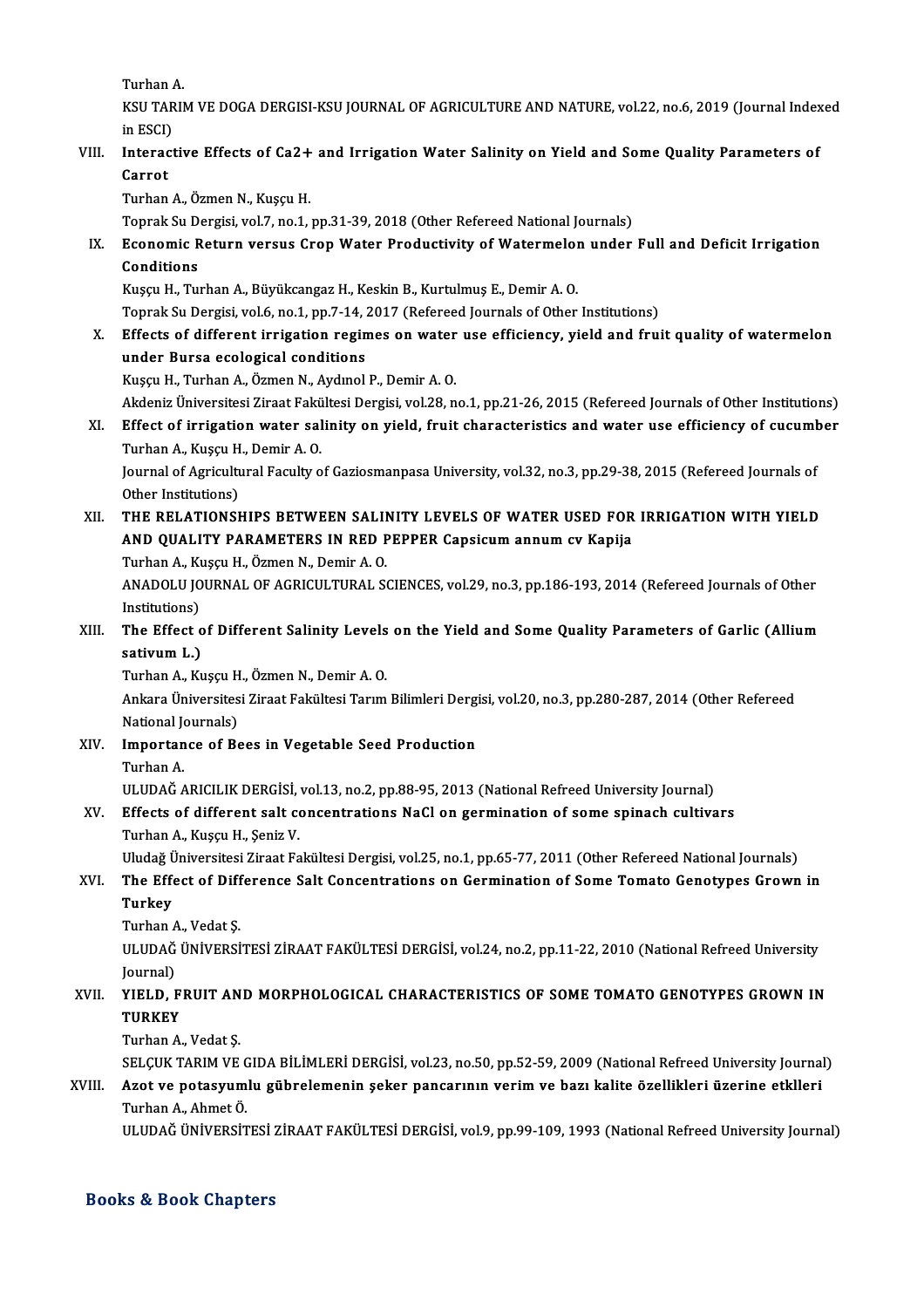## I. EVALUATION OF THE EFFECTS OF CHLORIDE AS A NUTRIENT ON PLANT GROWTH, NUTRITION AND<br>VIELD COMPONENTS EVALUATION OF THE<br>YIELD COMPONENTS<br>Turbon A EVALUAT<br>YIELD CO<br>Turhan A.<br>in: RESEAL

YIELD COMPONENTS<br>Turhan A.<br>in: RESEARCH & REVIEWS IN AGRICULTURE, FORESTRY AND AQUACULTURE SCIENCES - II, PROF. DR. ALI MUSA<br>ROZDOČAN PROE. DR. NICAR VARRIZ ROZDOČAN PROE. DR. KORAV ÖZRENK ASSOC. PROE. DR. ALI REVHAN Turhan A.<br>in: RESEARCH & REVIEWS IN AGRICULTURE, FORESTRY AND AQUACULTURE SCIENCES - II, PROF. DR. ALI MU<br>BOZDOĞAN,PROF. DR. NIGAR YARPUZ BOZDOĞAN,PROF. DR. KORAY ÖZRENK,ASSOC. PROF. DR. ALI BEYHAN<br>UCAK, Editor. Casa Publi BOZDOĞAN,PROF. DR. NIGAR YARPUZ BOZDOĞAN,PROF. DR. KORAY ÖZRENK,ASSOC. PROF. DR. ALI BEYHAN<br>UÇAK, Editor, Gece Publishing, Ankara, pp.64-85, 2021 BOZDOĞAN,PROF. DR. NIGAR YARPUZ BOZDOĞAN,PROF. DR. KORAY ÖZRENK,ASSOC. PROF. DR. ALI BEYI<br>UÇAK, Editor, Gece Publishing, Ankara, pp.64-85, 2021<br>II. COMPARISON OF THE POSSIBLE EFFECTS OF ORGANOMINERAL FERTILIZERS AND MINERA

## UÇAK, Editor, Gece Publishing, Ankara, pp.64-85, 2021<br>COMPARISON OF THE POSSIBLE EFFECTS OF ORGANOMINE<br>FERTILIZERS ON SOIL FERTILITY AND CROP PRODUCTION<br>Turban A COMPARI<br>FERTILIZ<br>Turhan A.<br>in: ACADE FERTILIZERS ON SOIL FERTILITY AND CROP PRODUCTION<br>Turhan A.<br>in: ACADEMIC RESEARCH AND REVIEWS in AGRICULTURE, FORESTRY and AQUACULTURE SCIENCES, Assoc. Prof.<br>Dr. Atilla ATIK Ph. D. Editor Duyar (platanus Publishing) Bublis

Turhan A.<br>in: ACADEMIC RESEARCH AND REVIEWS in AGRICULTURE, FORESTRY and AQUACULTURE<br>Dr. Atilla ATIK Ph. D, Editor, Duvar (platanus Publishing) Publishing, İzmir, pp.61-76, 2021<br>Effects of soil water defisit at different s in: ACADEMIC RESEARCH AND REVIEWS in AGRICULTURE, FORESTRY and AQUACULTURE SCIENCES, Assoc. I<br>Dr. Atilla ATIK Ph. D, Editor, Duvar (platanus Publishing) Publishing, İzmir, pp.61-76, 2021<br>III. Effects of soil water deficit

Dr. Atilla ATIK Ph. D, Editor, Duvar (platanus Publishing) Publishing, İzmir, pp.61-76, 2021<br>III. Effects of soil water deficit at different growth stages on yield and quality of processing tomato<br>Turhan A., Kuşçu H., Özme Effects of soil water deficit at different growth stages on yield and quality of processing tomato<br>Turhan A., Kuşçu H., Özmen N., Aydınol P., Şeniz V., Demir A. O.<br>in: Acta Horticulturae 1145: International Symposium on Bi Turhan A., Kuşçu H., Özmen N., Aydınol P., Şeniz V., Demir A. O.<br>in: Acta Horticulturae 1145: International Symposium on Biotechnology and Other Omics in Vegetable Science, Naci<br>Onus, Editor, INT SOC HORTICULTURAL SCIENCE,

# Onus, Editor, INT SOC HORTICULTURAL SCIENCE, PO BOX 500, 3001 LEUVEN 1, BELGIUM, Leuven, pp.85-91, 2016<br>Refereed Congress / Symposium Publications in Proceedings

efereed Congress / Symposium Publications in Proceedings<br>I. EFFECTS OF CHEMICAL FERTILIZERS AND HUMIC ACID TREATMENTS ON PLANT GROWTH, YIELD<br>AND QUALITY TRAITS OF TOMATO TOOL COM<sub>B</sub>LOOC TO THEODALITY<br>EFFECTS OF CHEMICAL FERTILIZED<br>AND QUALITY TRAITS OF TOMATO EFFECTS OF CHEMICAL FERTII<br>AND QUALITY TRAITS OF TOM.<br>Şerbeci M. S., Turhan A., Özmen N.<br>CUKUROVA <del>6t</del>h INTERNATIONAL S

AND QUALITY TRAITS OF TOMATO<br>Şerbeci M. S. , Turhan A., Özmen N.<br>CUKUROVA 6th INTERNATIONAL SCIENTIFIC RESEARCHES CONFERENCE, Adana, Turkey, 5 - 06 March 2021, vol.1,<br>no.1, nn.479,488 Serbeci M. S. , Tur<br>CUKUROVA 6th IN<br>no.1, pp.478-488<br>EEEECTS OF CH CUKUROVA 6th INTERNATIONAL SCIENTIFIC RESEARCHES CONFERENCE, Adana, Turkey, 5 - 06 March 2021, volto .1, pp.478-488<br>11. EFFECTS OF CHEMICAL FERTILIZERS AND HUMIC ACID TREATMENTS ON PLANT GROWTH, YIELD

no.1, pp.478-488<br>EFFECTS OF CHEMICAL FERTILIZE<br>AND QUALITYTRAITS OF TOMATO<br>Serbesi M.S. Turban A. Özman N EFFECTS OF CHEMICAL FERTII<br>AND QUALITYTRAITS OF TOMA<br>Serbeci M.S., Turhan A., Özmen N.<br>CUKUROVA Eth INTERNATIONAL S

AND QUALITYTRAITS OF TOMATO<br>Serbeci M. S., Turhan A., Özmen N.<br>CUKUROVA 6th INTERNATIONAL SCIENTIFIC RESEARCHES CONFERENCE, Adana, Turkey, 5 - 06 March 2021, vol.1,<br>pp.478-488 Serbeci M. S.<br>CUKUROVA<br>pp.478-488<br>Effect of Di CUKUROVA 6th INTERNATIONAL SCIENTIFIC RESEARCHES CONFERENCE, Adana, Turkey, 5 - 06 March 2021<br>pp.478-488<br>III. Effect of Different Salinity Levels on Germination, Seed Yield, and Yield Characteristics in Bean<br>(Phasealus unl

- pp.478-488<br>Effect of Different Salin<br>(Phaseolus vulgaris L.)<br>Turban A Effect of<br>(Phaseoli<br>Turhan A.<br>12 SERZE (Phaseolus vulgaris L.)<br>Turhan A.<br>12. SEBZE TARIMI SEMPOZYUMU, Kayseri, Turkey, 8 - 11 September 2019, vol.3, pp.1-6<br>Effects of different benen ennlisetions on nod nennen seumimetion and seedli
	-

## Turhan A.<br>12. SEBZE TARIMI SEMPOZYUMU, Kayseri, Turkey, 8 - 11 September 2019, vol.3, pp.1-6<br>IV. Effects of different boron applications on red pepper germimation and seedling development<br>Turhan A. 12. SEBZE<br>Effects of<br>Turhan A.<br>Internation Effects of different boron applications on red pepper germimation and seedling development<br>Turhan A.<br>International of Congress of Agriculture, Enviroment and Health, Aydın, Turkey, 26 - 28 October 2018, vol.1,<br>nn 2065-2069

Turhan A.<br>International o<br>pp.2065-2069<br>Effects of Dif International of Congress of Agriculture, Enviroment and Health, Aydın, Turkey, 26 - 28 October 2018, vol.<br>pp.2065-2069<br>V. Effects of Different Salt Concentrations (NaCl) on Germination of Some Sweet Corn Cultivars<br>Kuscu H

## pp.2065-2069<br>Effects of Different Salt Concentrations (NaCl)<br>Kuşçu H., Ndayizeye J. D. D. , Çayğaracı A., Turhan A.<br>5 Uluslararacı Katılımlı Tonrak ve Su Kaymakları Kon 5. V. Effects of Different Salt Concentrations (NaCl) on Germination of Some Sweet Corn Cultivars<br>Kuşçu H., Ndayizeye J. D. D. , Çayğaracı A., Turhan A.<br>5.Uluslararası Katılımlı Toprak ve Su Kaynakları Kongresi, Kırklareli Kuşçu H., Nd<br>5.Uluslarara<br>pp.348-357<br>Acil Durum

5.Uluslararası Katılımlı Toprak ve Su Kaynaklar<br>pp.348-357<br>VI. Acil Durumda Doğru Hastane Uygulaması<br>SEREN N. TURHAN A pp.348-357<br><mark>Acil Durumda Doğr</mark>ı<br>SEREN N., TURHAN A.<br>Illudağ Üniversitesi Bi SEREN N., TURHAN A.<br>Uludağ Üniversitesi Bilgilendirme ve ARGE Günleri, Turkey, 15 - 16 March 2016

- SEREN N., TURHAN A.<br>Uludağ Üniversitesi Bilgilendirme ve ARGE Günleri, Turkey, 15 16 March 2016<br>VII. Domateslerde Anaç Kullanımının Verim Ve Bazı Kalite Özellikleri Üzerine Etkileri<br>Turban A. Özman N. Sarbesi M. S. Saniz Uludağ Üniversitesi Bilgilendirme ve ARGE (<br>Domateslerde Anaç Kullanımının Verir<br>Turhan A., Özmen N., Şerbeci M. S. , Şeniz V.<br>9. ULUSAL SERZE TARIMI SEMPOZYUMU *V* Turhan A., Özmen N., Şerbeci M. S. , Şeniz V.<br>9. ULUSAL SEBZE TARIMI SEMPOZYUMU, Konya, Turkey, 12 - 14 September 2012, vol.1, pp.166-174
- VIII. Salçalık Domates Yetiştiriciliğinde Damla Sulama ile Uygulanan Farklı Su ve Azot Düzeylerinin Net 9. ULUSAL SEBZE TARIMI SEMPOZYUMU, Konya, Turkey, 12 - 14 S<br>Salçalık Domates Yetiştiriciliğinde Damla Sulama ile Uygula<br>Gelir ve Su Kullanım Etkinliği Açısından Değerlendirilmesi<br>KUSCU H. TURHAN A. DEMİR A. O Salçalık Domates Yetiştiriciliğin<br>Gelir ve Su Kullanım Etkinliği A<br>KUŞÇU H., TURHAN A., DEMİR A. O.<br>1. Ulusel Biyesistem Mühandisliği v Gelir ve Su Kullanım Etkinliği Açısından Değerlendirilmesi<br>KUŞÇU H., TURHAN A., DEMİR A. O.<br>1. Ulusal Biyosistem Mühendisliği Kongresi, Turkey, 9 - 11 June 2015